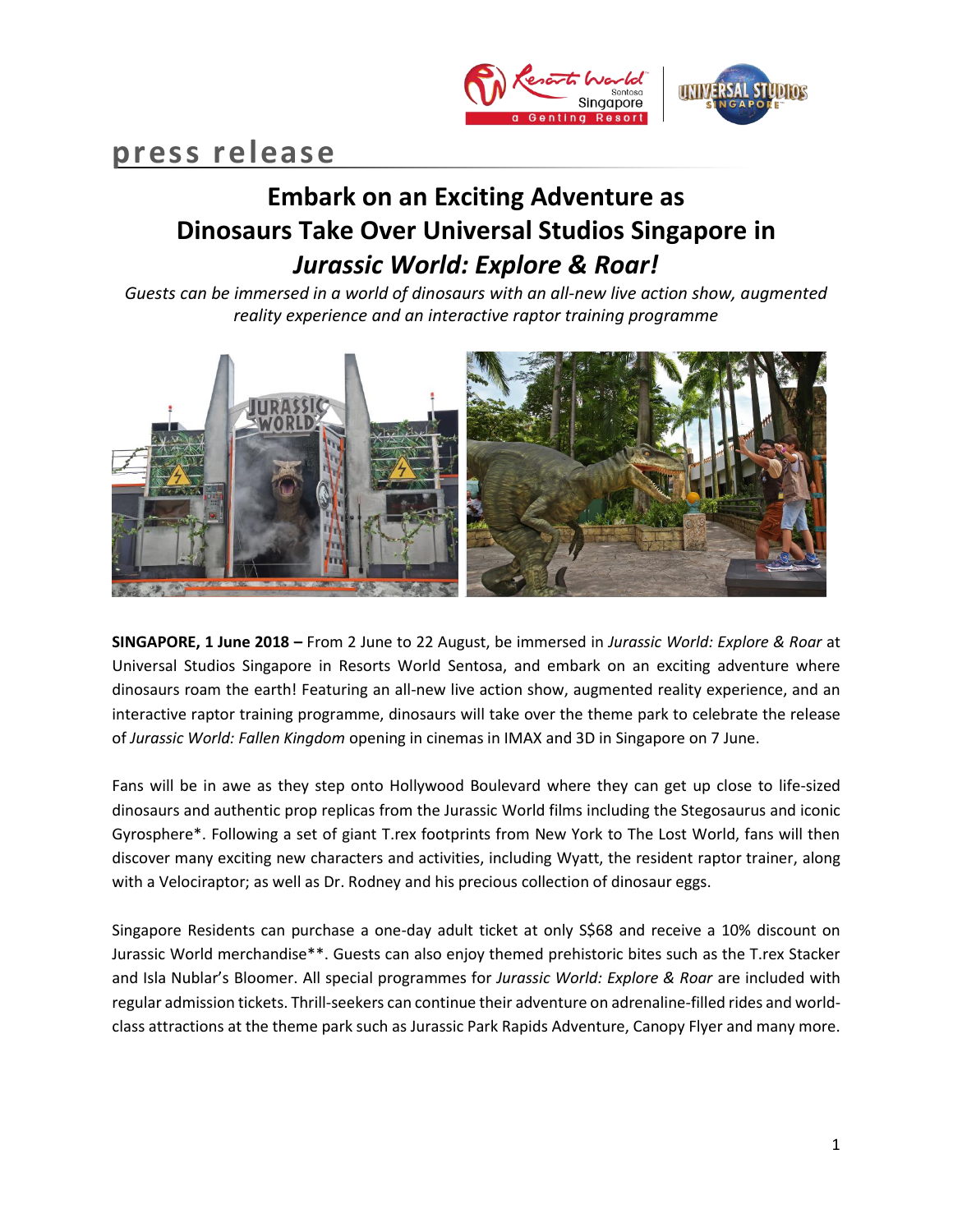### **Jurassic World: Roar!**

Headlining the event is an all-new live action show titled "Jurassic World: Roar!" which brings guests up close to the park's amazing prehistoric predators. Set against a colossal Hollywood Lagoon Stage – the largest ever built for a daytime show in the theme park – guests will be thrown into the thick of the action as voracious Velociraptors, swooping Pteranodons and the mighty T.rex escape containment and wreak havoc on the streets of Hollywood right before the eyes of the audience. As Universal Studios Singapore's most action-packed summer production, this stunt-filled show promises to be an intense and exhilarating dinosaur adventure for guests.

## **Raptor Training School**

Courageous Jurassic World fans can finally learn some of the unique skills required to train a dangerous raptor by registering for the Raptor Training School – a one-of-a-kind experience where participants can come face to face with a Velociraptor! This latest programme aims to educate young dinosaur fans on the importance of communication, respect and appreciation between a raptor and its trainer. During the 20 minute session, participants will meet Wyatt, the resident raptor trainer, who will teach them the handling skills to work with these intelligent predators.

## **Jurassic Encounter**

Future paleontologists and dino enthusiasts can head to the New York Public Library and interact with dinosaurs on the big screen thanks to the magic of augmented reality. Guests will get to see themselves on-screen standing side-by-side a gigantic T.rex, Triceratops and other magnificent dinosaurs in close proximity.

## **Hatched! Featuring Dr. Rodney (mainstay attraction launching 29 June)**

The park is brimming with anticipation as it awaits the hatching of its latest baby Velociraptors! Join Dr. Rodney as he transports his precious cargo of eggs to the park's nursery. Lucky guests may even get a chance to witness up-close a baby Velociraptor as it hatches out of its egg – a truly once-in-a-lifetime event of prehistoric proportions!

Refer to **Appendix A** for timings of shows and experiences.

*\*The Gyrosphere and T.rex footprints will debut from 8 June \*\*Promotion period: 18 May to 31 July 2018*

**– END –**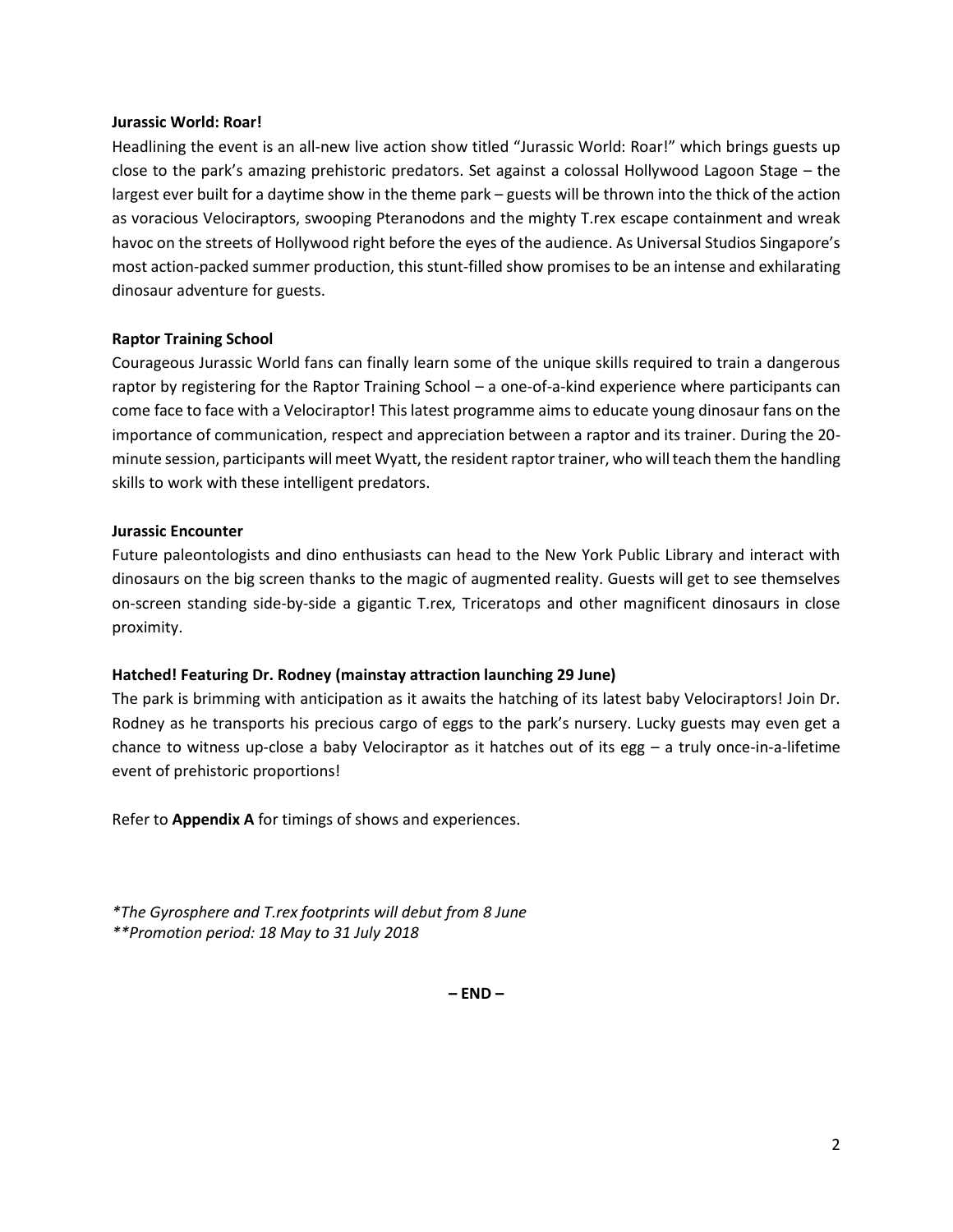#### **ABOUT UNIVERSAL PARKS & RESORTS**

Universal Parks & Resorts, a unit of Comcast NBCUniversal, offers guests around the globe today's most relevant and popular entertainment experiences. With three-time Academy Award® winner Steven Spielberg as creative consultant, its theme parks are known for immersive experiences that feature some of the world's most thrilling and technologically advanced film- and television-based attractions. Comcast NBCUniversal wholly owns Universal Studios Hollywood, which includes Universal CityWalk Hollywood. It also owns Universal Orlando Resort, a destination resort with three theme parks (Universal Studios Florida, Universal's Islands of Adventure and the new water theme park, Universal's Volcano Bay), five resort hotels, and Universal CityWalk Orlando. In addition, Comcast NBCUniversal owns Universal Studios Japan, in Osaka and has a license agreement with Universal Studios Singapore at Resorts World Sentosa, Singapore. The company is also developing a theme park destination in Beijing called Universal Beijing Resort.

#### **ABOUT RESORTS WORLD SENTOSA**

Resorts World Sentosa (RWS), Asia's premium lifestyle destination resort, is located on Singapore's resort island of Sentosa. Spanning 49 hectares, RWS is home to world-class attractions including Universal Studios Singapore, S.E.A. Aquarium, the Maritime Experiential Museum, Dolphin Island and Adventure Cove Waterpark. Other attractions include the Asian flagship of a world-renowned destination spa, a casino, six unique hotels and the Resorts World Convention Centre. With the most number of Michelin stars in one destination, RWS offers award-winning dining experiences at renowned celebrity chef restaurants, establishing itself as a key player in Singapore's vibrant and diverse dining scene. The integrated resort also offers world-class entertainment, from original resident productions to concerts and public shows such as the Crane Dance and the Lake of Dreams. RWS has been named "Best Integrated Resort" since 2011 for seven consecutive years at the TTG Travel Awards which recognises the best of Asia-Pacific's travel industry.

RWS is wholly owned by Genting Singapore, a company of the Genting Group. For more information, please visit [www.rwsentosa.com.](http://www.rwsentosa.com/)

/ResortsWorldatSentosa @rwsentosa [www.rwsentosablog.com](http://www.rwsentosablog.com/) **#USSJurassicWorld**

#### **MEDIA CONTACTS**

#### **Resorts World Sentosa**

Shaiful Rizal Tel: +65 6577 9761 / +65 9170 2542 E-mail[: shaiful.malek@RWSentosa.com](mailto:shaiful.malek@RWSentosa.com)

Jonathan Yu Tel: +65 6577 9752 / +65 9430 9566 Email[: jonathan.yu@RWsentosa.com](file:///C:/Users/loolin.chua/AppData/Local/Microsoft/Windows/Temporary%20Internet%20Files/Content.Outlook/KPF1T9X7/jonathan.yu@RWsentosa.com)

#### **Ogilvy Public Relations (for Resorts World Sentosa)**

Goh Su Fang Tel: +65 6213 7973 / +65 9118 8315 E-mail: [sufang.goh@ogilvy.com](mailto:sufang.goh@ogilvy.com)

 $\mathbf{G}$